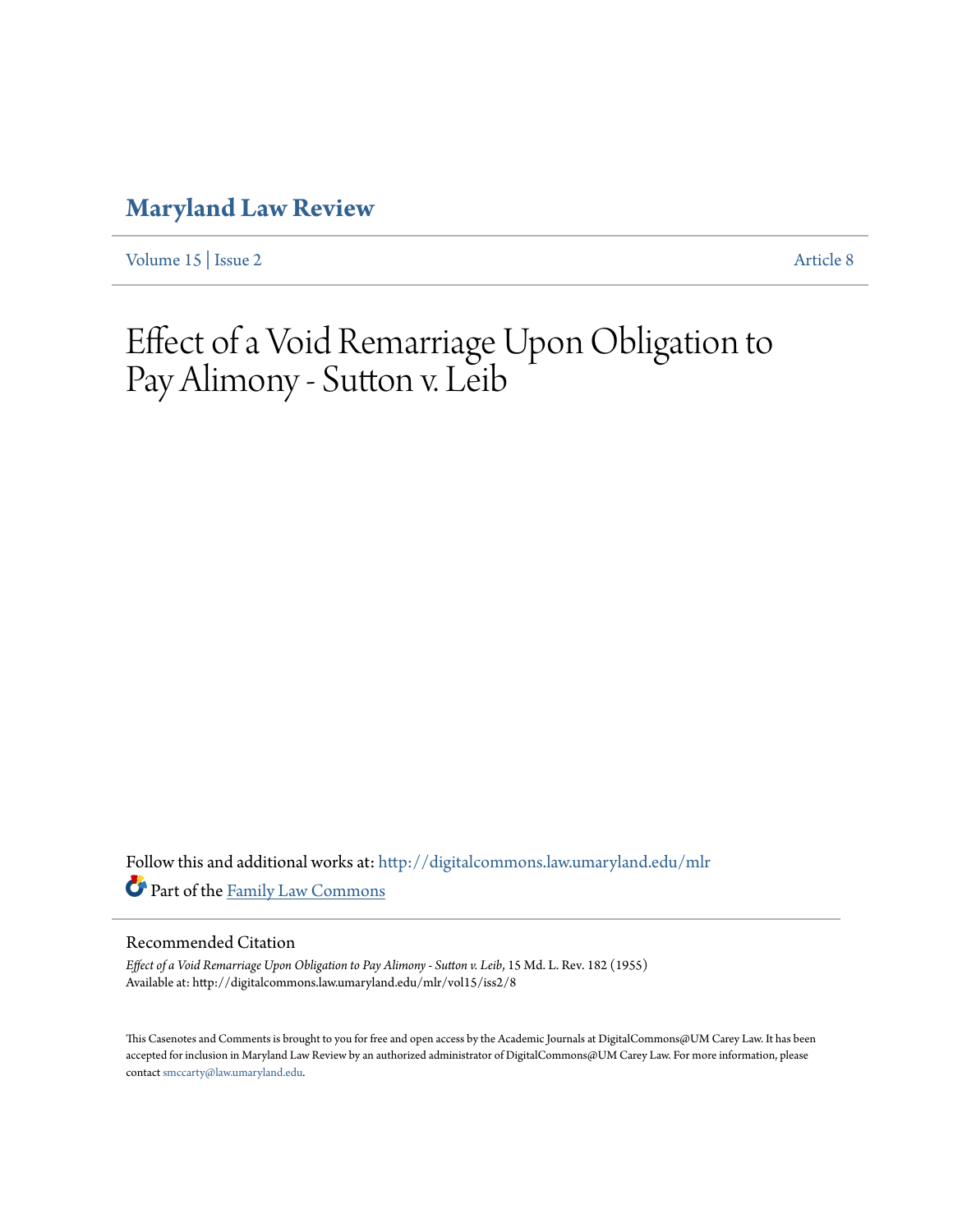# **EFFECT OF A VOID REMARRIAGE UPON OBLIGATION TO PAY ALIMONY**

#### *Sutton v. Leib'*

Petitioner, Verna Sutton, divorced respondent, Leib, in Illinois in 1919 and a stated monthly alimony was awarded for so long as the petitioner should remain unmarried or for so long as the decree would remain in full force and effect. In 1944, she married Walter Henzel, who had that day obtained a Nevada divorce from his wife, Dorothy Henzel, a resident of New York who had not been served in Nevada and who made no appearance there. One month later, Dorothy Henzel brought a separate maintenance proceeding in New York. Walter Henzel defended in this suit and the proceeding resulted in a decree declaring Walter Henzel's Nevada divorce null and void. In 1945, petitioner filed suit in New York for an annulment and Walter Henzel defended and the petitioner received an interlocutory decree declaring her marriage to Walter Henzel null and void because he had another wife living at the time of said marriage. Petitioner then sued the respondent for alimony due from the date he ceased making regular payments, that is, when the petitioner was married in Reno, Nevada, to a date in 1947 when she validly remarried another person. The lower court gave summary judgment for the defendantrespondent on the basis of purported settlement and release. The Supreme Court of the United States reversed and *Held:* that the New York annulment of the Nevada divorce must be accorded full faith and credit in Illinois and that the effect of the Nevada marriage and the New York annulment upon the obligation of the respondent in the alimony suit must be determined under Illinois law. Upon rehearing in the Court of Appeals for the Seventh Circuit,<sup>2</sup> it was *Held:* that the Illinois law is to the effect that the alleged remarriage of the petitioner to Walter Henzel was completely void, not merely voidable, and that the petitioner was entitled to back alimony payments for the entire period, but not for court costs and attorney's fees, the latter holding being based on the fact that the respondent acted in good faith in contacting the petitioner and her attorneys and therefore it would be inequitable to saddle him with these extra costs.

<sup>1342</sup> **U. S.** 402 **(1952).**

**<sup>2</sup>** Sutton **v.** Leib, **199** F. **2d 163 (1952).**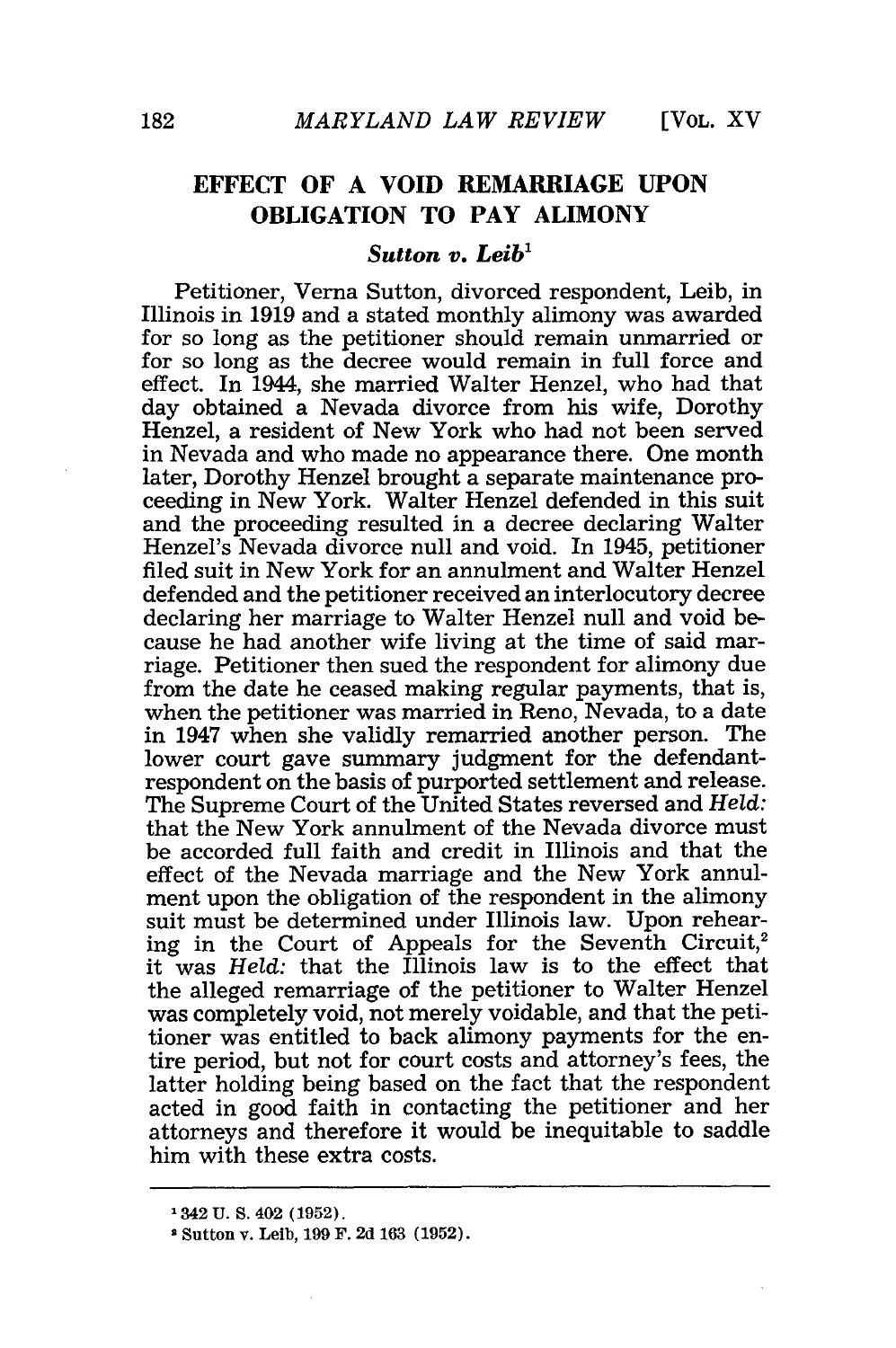The scope of this casenote will include a review of previous Supreme Court rulings upon the situation caused by migratory divorces, the applicable Maryland law, plus a few practical considerations of the entire matter.

Under the old English law, divorces could only be had by an act of Parliament. This idea was transported to the colonies and became part of our practice. This was the situation in Maryland until 1841 at which time by legislation, the courts of Equity were empowered with concurrent jurisdiction in divorce.<sup>3</sup> Some ten years elapsed before the Equity courts by constitutional fiat, were granted sole jurisdiction.<sup>4</sup>

When divorces were granted by the legislatures of the states and territories, an early Supreme Court case upheld the validity of a divorce granted without any service or notice whatsoever on the wife.<sup>5</sup> But this situation has been remedied by the requirements of domicile and service.

In migratory divorces, where one party travels to another state to procure a divorce, one of the main points in issue in most cases is whether there is a valid domicile. It is not so much the fact that one wishes to take advantage of another state's less rigid requirements for divorce, but the cases hold that there must be an intent to make that state the domicile for an indefinitely permanent period. Mere residence, that is, living in the state for a short time with intention to return to the previous state, is not sufficient for divorce. Thus to assume jurisdiction, the courts must find a valid domicile. Under the old English Common Law, it was felt that the husband and wife had the same domicile, regardless of where the wife was; but the view is now to recognize the fact that the wife may have a separate and distinct domicile

As to the procedural requirement of proper service, personal service upon the defendant is the most desirable, but substituted service upon a non-resident is valid in some cases.<sup>7</sup> This is usually done by registered mail with a request for a signed return receipt acknowledging delivery. But it has been held that where a letter was sent by ordinary mail and never returned, that the marking on the envelope requesting that the letter be returned after five days if not delivered, was sufficient to show delivery, since  $Md$ , Laws 1841, Ch. 262, Sec. 1 *et seq.*, Md. Code (1951), Art. 16, Sec. 31

*et 8eq.*

<sup>&#</sup>x27;Md. Constitution 1851, Art. III, Sec. 21; *Cf.* NILES, **MARYLAND CONSTITU-TIONAL LAW** (1915), 181, 409. **5** Maynard v. Hill, 125 U. **S.** 190 (1888).

**<sup>6</sup>**Barber v. Barber, 21 How. 582, 593 *et seq.* (U. **S.,** 1858). <sup>T</sup>

Pennoyer v. Neff, 95 U. **S.** 714, 727 (1877).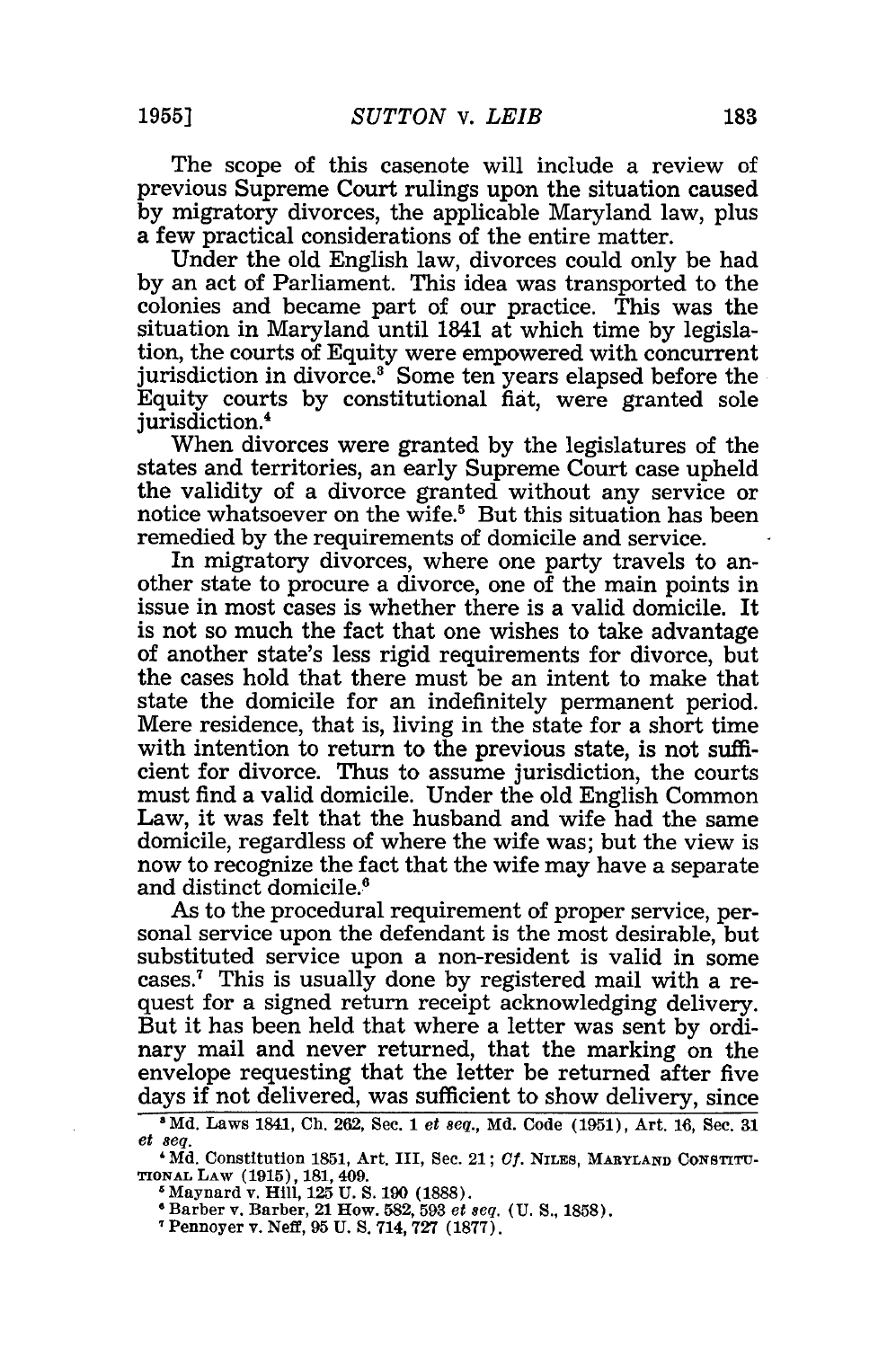**[VOL.** XV

the letter was not returned.' But in order to enjoy the benefit of substituted service, the petitioner must be validly domiciled within the state of the forum. One petitioner lost his case because at the time of the trial, it was discovered that he had signed a probate petition in a neighbor- ing state, wherein he affirmed that he was a resident of the latter state.<sup>9</sup> Also one cannot state that he is domiciled in one state, and file divorce proceedings there, and while the action is pending, travel to other states to enjoy a vacation, and then return to that state only long enough to obtain the divorce. $10$ 

Many states have a strong public policy in regard to the granting of divorces and will not permit a resident to leave the state merely to obtain a divorce, even where the wife appears in the other state and answers the petition, but later withdraws her answer. The theory of such holdings is that the parties to a marriage cannot dissolve the marriage themselves and it would be unjust to allow them to go to another state to circumvent the law." Also, the fact that the defendant may flee the jurisdiction before the verdict is given, will not serve to stay the proceedings, the verdict being given in the absence of the defendant.<sup>12</sup>

This brings us, in point of time, to the controversial case of *Haddock v. Haddock,"* which held that where the state court, even of the plaintiff's domicile, did not have jurisdiction either of the subject matter or of the person of the defendant, the decree so issued would not be entitled to full faith and credit. Since this case has been extensively reviewed in an earlier article in the  $REVIEW<sup>14</sup>$  it will suffice. for the purposes of this casenote, to say that the Haddock case was explicitly overruled by the two Williams cases. <sup>15</sup>

<sup>13</sup> 201 U.S. 562 (1906).

<sup>14</sup> STRAHORN and REIBLICH, *The Haddock Case Overruled* - *The Future of Interstate Divorce*, 7 Md. L. Rev. 29 (1942). *Cf.* also STRAHORN, *A Rationale of the Haddock Case,* 32 Iil. L. Rev. 796 (1938) ; **STRAHORN,** *The Supreme Court Revisits Haddock,* 33 Ill. L. Rev. 412 (1938).

 $^{15}$  Infra, ns. 21, 22. Also consider the latest Supreme Court ruling in the Virgin Islands case, Granville-Smith v. Granville-Smith, ... U. S **... , 75** no right to enact a law giving it jurisdiction of divorce cases where there was a residence requirement of six weeks. The court held that Congress never intended the local legislature to enact a law of such scope and authority, to aid outsiders. Justice Clark's dissent recognized the idea that since the divorce could be easily obtained in one of the states, there was no reason to require the parties to travel 2400 miles over land rather than **1500** miles over water to obtain the same result. *Dis.* op., 561, *568.*

**<sup>8</sup>**Atherton v. Atherton, **181 U. S.** 155, 171 (1901).

Bell v. Bell, 181 U. **S. 175** (1901). **<sup>10</sup>**Streitwolf v. Streitwolf, 181 **U. S.** 179 (1901).

Andrews v. Andrews, 188 U. **S.** 14 (1903).

German Savings Society v. Dormitzer, 192 U. **S.** 125, 128 (1904).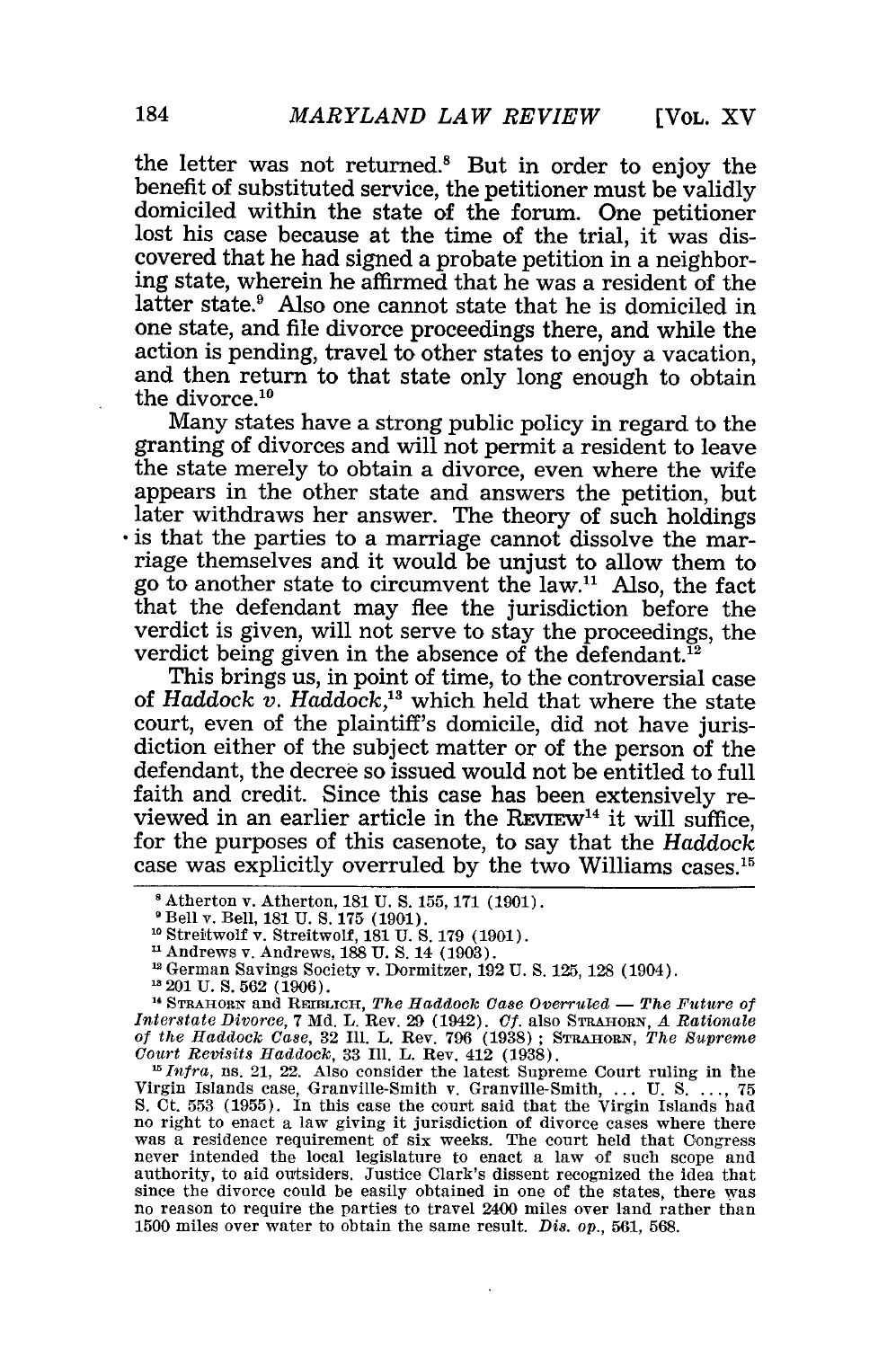The average layman, and sometimes the lawyer, often loses sight of the state's interest in the matter of divorce, feeling that the state need make only certain procedural requirements with which one must comply. The dissent in a Supreme Court case from South Carolina brought this point home and stressed it quite strongly.<sup>16</sup> The majority opinion felt that where a decree of divorce in Georgia granted support to the child of the marriage, then South Carolina could not subsequently alter or increase the decree to provide more money for the child. The dissent felt the state of South Carolina had a sufficient interest in the offspring, in order to prevent the child from becoming a ward of the state, that the decree ought to be modified. They wanted to invoke the police power of the state to protect the child's interests and to allow the attachment of the father's property in South Carolina. The purpose of The Full Faith and Credit clause of the Constitution<sup>17</sup> has been interpreted as follows:

**"....** to alter the status of the several states as independent foreign sovereignties, each free to ignore obligations created under the laws or by the judicial proceedings of the others, and to make them integral parts of a single nation throughout which a remedy upon a just obligation might be demanded as of right, irrespective of the state of its origin."<sup>18</sup>

However, in binding together the states so as to recognize the decisions of sister states, the forum state is not precluded from inquiring into the question of the jurisdiction of the state where the case originally began and thus to satisfy itself that the parties were properly before the first court. This being so, then, and only then, are they compelled to give full faith and credit to the decision. As the Supreme Court has said:

"The power of the Idaho Court to examine into the jurisdiction of the Washington Court is beyond question. Even where the decision against the validity of the original judgment is erroneous, it is a valid exercise of judicial power by the second court.

"One trial of an issue is enough. 'The principles of *res judicata* apply to questions of jurisdiction as well as

<sup>&</sup>quot;Yarborough v. Yarborough, **290** U. S. 202, 90 A. L. R. 924 (1933), *dis. op.* 213.

U. S. Constitution, Art. IV, Sec. 1, U. S. C. A. 508.

<sup>&#</sup>x27;Milwaukee County v. White Co., **296** U. S. 268, 277 (1935).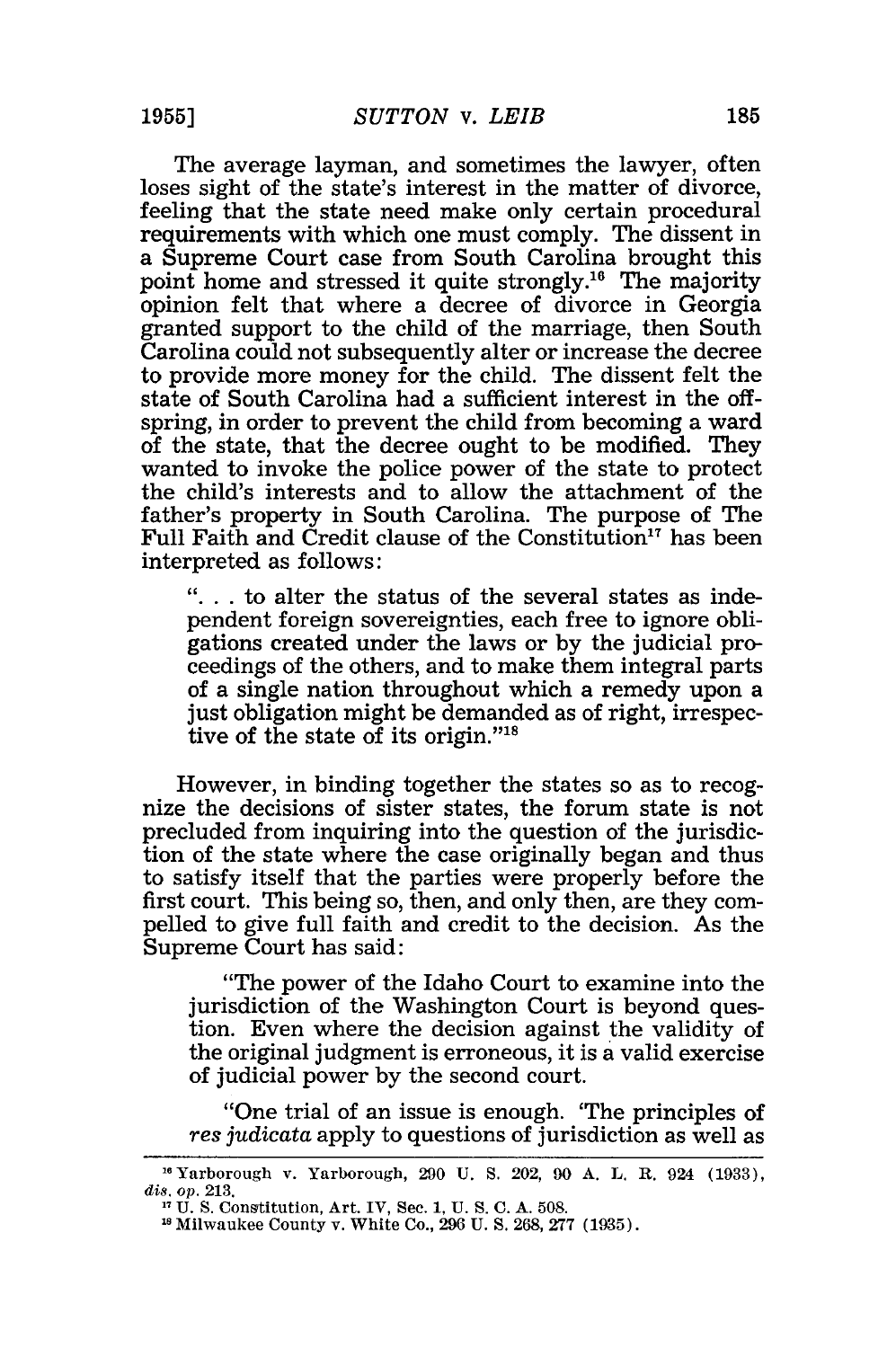to other issues', as well to jurisdiction of the subject matter as of the parties."'19

### And in *Milliken v. Meyer*,<sup>20</sup> the court said:

"Where a judgment rendered in one state is challenged in another, a want of jurisdiction over either the person or the subject matter is of course open to inquiry.... But if the judgment on its face appears to be a 'record of a court of general jurisdiction, such jurisdiction over the cause and the parties is to be presumed unless disproved by extrinsic evidence, or by the record itself'."

Perhaps the two most controversial cases concerning the matter of domicile in divorce are the two *Williams'* cases, hereafter referred to as the first *Williams* case<sup>21</sup> and the second *Williams* case.<sup>22</sup> In both cases the facts were the same. Mr. Williams had lived with his wife for nearly 24 years in North Carolina; Mrs. Hendrix had lived with her husband for about 20 years in North Carolina. In May of 1940, they left their respective spouses and went to Nevada, where they both obtained divorces. The two then were married in Nevada and returned to North Carolina to live. In the first case, they were convicted in North Carolina of bigamous marriage, which conviction was reversed upon appeal to the Supreme Court because the lower court failed to decide the question of the validity of the domicile in Nevada. This mistake was corrected in the second *Williams* case, where the parties were convicted of bigamous cohabitation. The first *Williams* case explicitly overruled the old *Haddock* case.<sup>23</sup> The Court in that case stated that it would not interfere with the policy of the several states, some to grant divorces on more liberal grounds than other states, and that in the absence of legislative action by Congress, the laws of the states would be strictly construed. Thus the Court upheld the validity of the divorce regardless of how offensive it might be to the public policy of North Carolina. But in the second *Williams* case, the issue of domicile was contested and found lacking so as to make the Nevada divorce null and void. Justice Frankfurter in a concurring opinion<sup>24</sup> in the first case pointed out that in Canada and Australia, divorce was regulated by national

*Supra,* n. 21, *cone.* op. 304.

<sup>&</sup>lt;sup>10</sup> Treinies v. Sunshine Mining Co., 308 U. S. 66, 78 (1939).

<sup>&</sup>quot;311 **U. S.** 457, 462 (1940).

<sup>&</sup>lt;sup>21</sup> Williams v. North Carolina, 317 U.S. 287 (1942)

<sup>&</sup>lt;sup>22</sup> Williams v. North Carolina, 325 U. S. 226 (1945)

*Supra,* n. 13.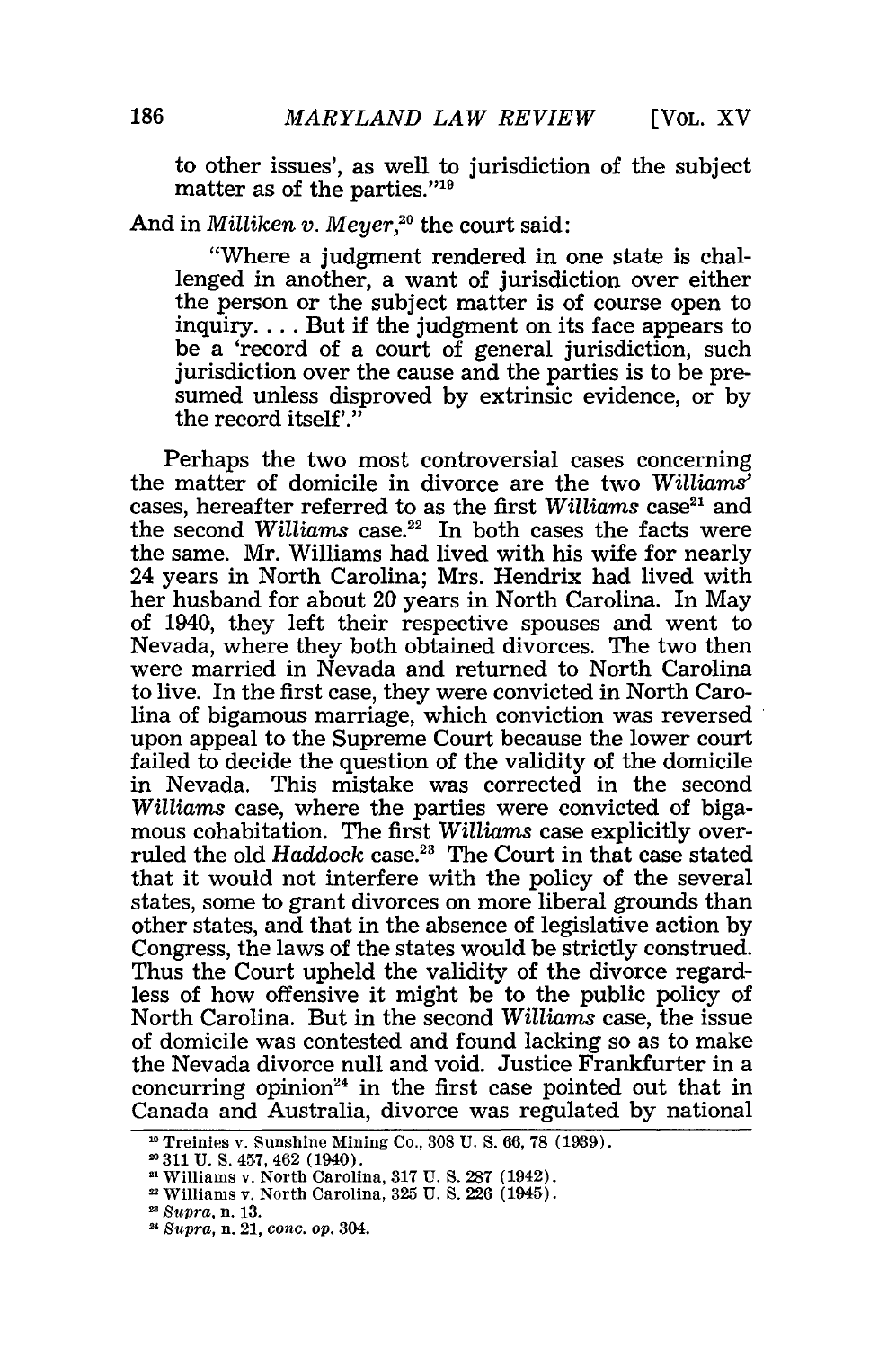legislation and that many of the problems that confront the American lawyer are remedied. In the second *Williams* case, domicile was lacking because the parties could not show that there was a good faith intent to remain domiciled in Nevada.

The dissents in the second *Williams* case felt that the idea of domicile in divorce was out of place as being too vague, and subject to the whim of the husband. It was felt improper that the test of domicile should revolve around the idea that a man was going to achieve a domicile for "either a permanent or for an indefinite or unlimited length of time".<sup>25</sup> It is felt that there should be a more definite test.

There are many cases involving the attempt to relitigate a divorce and such attempts are almost always held void. The usual practice is to appeal the case in the state where the action occurs, and not to later wait and try to contest the divorce again collaterally.<sup>26</sup> And where one obtains a divorce in another state after failing in an attempt to secure a divorce in the first state, it is fatal if the spouse contests the divorce action in the second state and loses. The losing spouse cannot later press a contempt charge in the first court.<sup>27</sup>

"Stripped of its common law gloss, the basic constitutional issue inherent in the problem is whether the states shall have power to adopt so-called 'liberal' divorce policies and grant divorces to persons coming from other states while there transiently or for only short periods not sufficient in themselves, absent other objective criteria, to establish sufficient in themselves, absent other objective criteria, to establish more casual relations with the community....

"He (the husband under domicile) need do no more than decide, by a flash of thought, to stay 'either permanently or for an indefinite or unlimited length of time'. No other connection of permanence is re- quired. All of his belongings, his business, his family, his established quired. All of his belongings, his business, his family, his established interests and intimate relations may remain where they have always been. Yet if he is but physically present elsewhere, without even bag or baggage, and undergoes the mental flash, in a moment he has created a new domicile though hardly a new home." (Parenthetical material added.)

*Supra,* n. 22, Justice Black dissenting, 261, **278:**

"In earlier times, some rulers placed their criminal laws where the common man could not see them, in order that he might be entrapped into their violation. Others imposed standards of conduct Impossible of achievement to the end that those obnoxious to the tuling powers might be convicted under the forms of law. No one of them ever provided a more certain entrapment than a statute which prescribes a penitentiary punishment for nothing more than a layman's failure to prophesy what a judge or jury will do. This court's decision of a federal question today does just that."<br>Sherrer v. Sherrer, 334 U. S. 343 (1948).

**<sup>2</sup>***Supra,* n. 22, Justice Rutledge dissenting, 244, 256, 257-8:

<sup>&</sup>quot;The conception (of domicile as a requirement for divorce) has outlived its jurisdictional usefulness unless caprice, confusion and contradiction are the desirable criteria and consequences of jurisdictional conceptions.

Coe v. Coe. **334 U. S.** 378 (1948).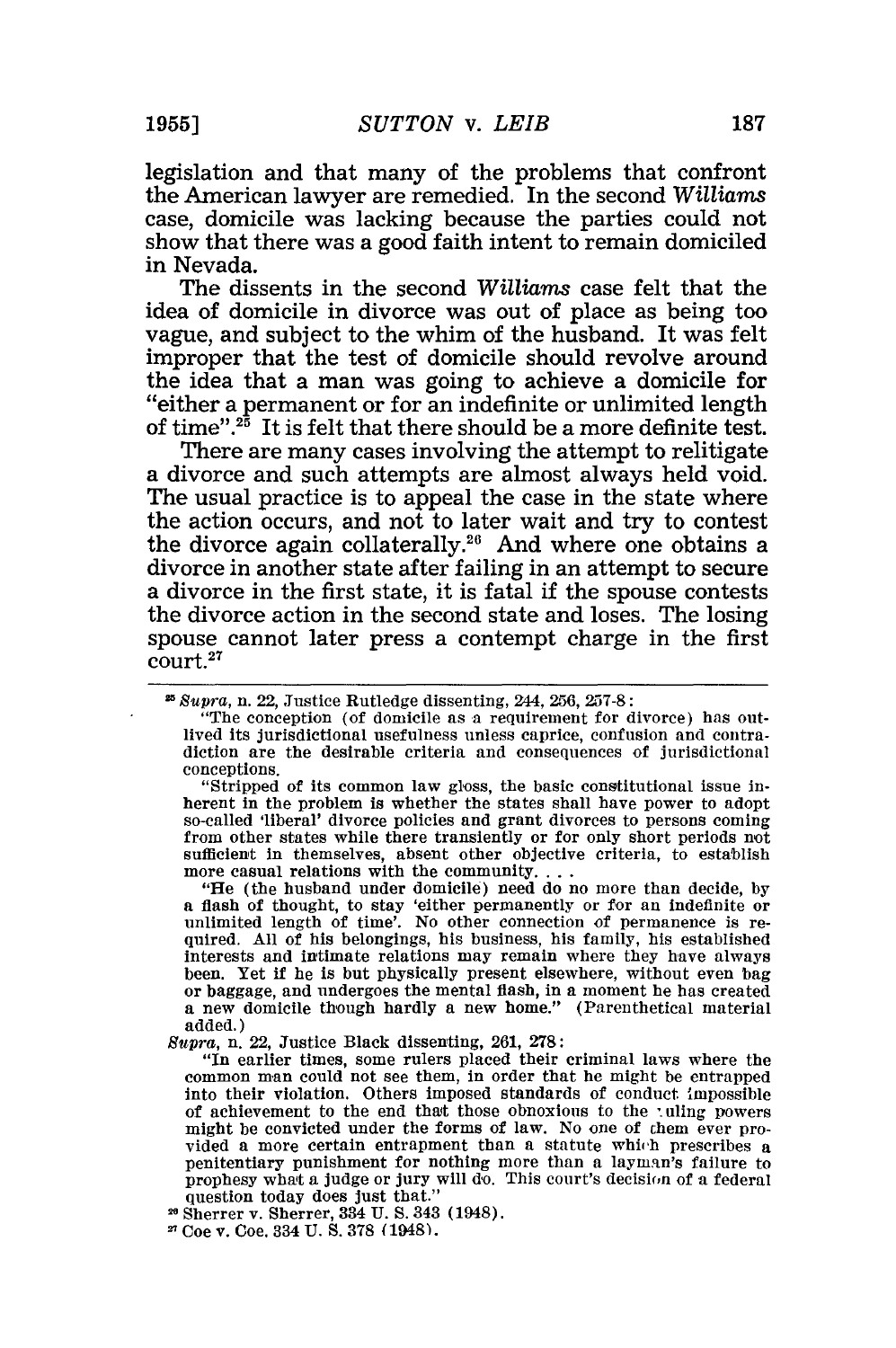Collateral attack, is usually forbidden. A child of a divorced party has no right to attack the validity of the divorce decree after one of the spouses is deceased.<sup>28</sup> The same is true when a husband finds that his wife never had a valid divorce from her first husband. When he sends her to another state to get a valid divorce, probably without intent to acquire domicile, the husband himself cannot later attack the validity of the divorce.<sup>29</sup>

This brings us to the case at issue, *Sutton v. Leib,30* which from the point of *stare decisis,* is good law as it reiterates the concepts of domicile as developed in prior cases. There was no personal service in the *Sutton* case and the wife did not appear. It also appears that Walter Henzel went to Nevada solely to obtain a divorce and thus there was no valid domicile in order to give the Nevada Court jurisdiction. Thus Walter Henzel's remarriage was bigamous and void.

In the case at issue, respondent Leib is bound by the various suits and their outcome, even though he never was a part of them nor had a chance to appear. The doctrine of *res judicata* applies to Leib in that the judgment rendered in the annulment suit of petitioner Sutton and Walter Henzel is admitted for the purpose of proving a merely collateral or subordinate fact, revelant to the case at issue. The rule is well recognized that a judgment in one suit is admissible in another one, although against a different person, where the judgment is produced to prove that a certain state of facts exist, where the existence of that state of facts is admissible as to the issue on trial or relevant thereto." Judgments in *rem* are considered binding on third persons, as are judgments or decrees determining the status or relations of individuals, as for instance, decrees of divorce.<sup>32</sup> Thus a decree of divorce might be used to show that there was a valid marriage and also a valid divorce. Or a decree of annulment could be introduced to show that the parties had attempted a void or voidable marriage, as in the case at issue. Such decrees are admitted in Maryland "'to prove *res ipsam* and the legal incidents and consequences' thereof, but 'not to prove the facts' upon which they are founded".<sup>33</sup> The limitations upon their admittance

Johnson v. Muelberger, 340 U. S. 581 (1951).

<sup>2</sup> Cook v. Cook, 342 U. **S.** 126 (1951).

**<sup>-</sup>** 342 U. S. 402 (1952). 8Wilcox v. Bear, 140 Wash. 39, 248 P. 59 (1926), citing JONES **oN EVIDENCE** (3rd ed., 1950), Sec. 590. **<sup>n</sup>**Fitchette v. Sumter Hardwood Co., 145 S. C. **53,** 142 S. E. 828, **833** (1928). **-** Packham v. Glendmeyer, 103 Md. 416,423, 63 A. 1048 (1906).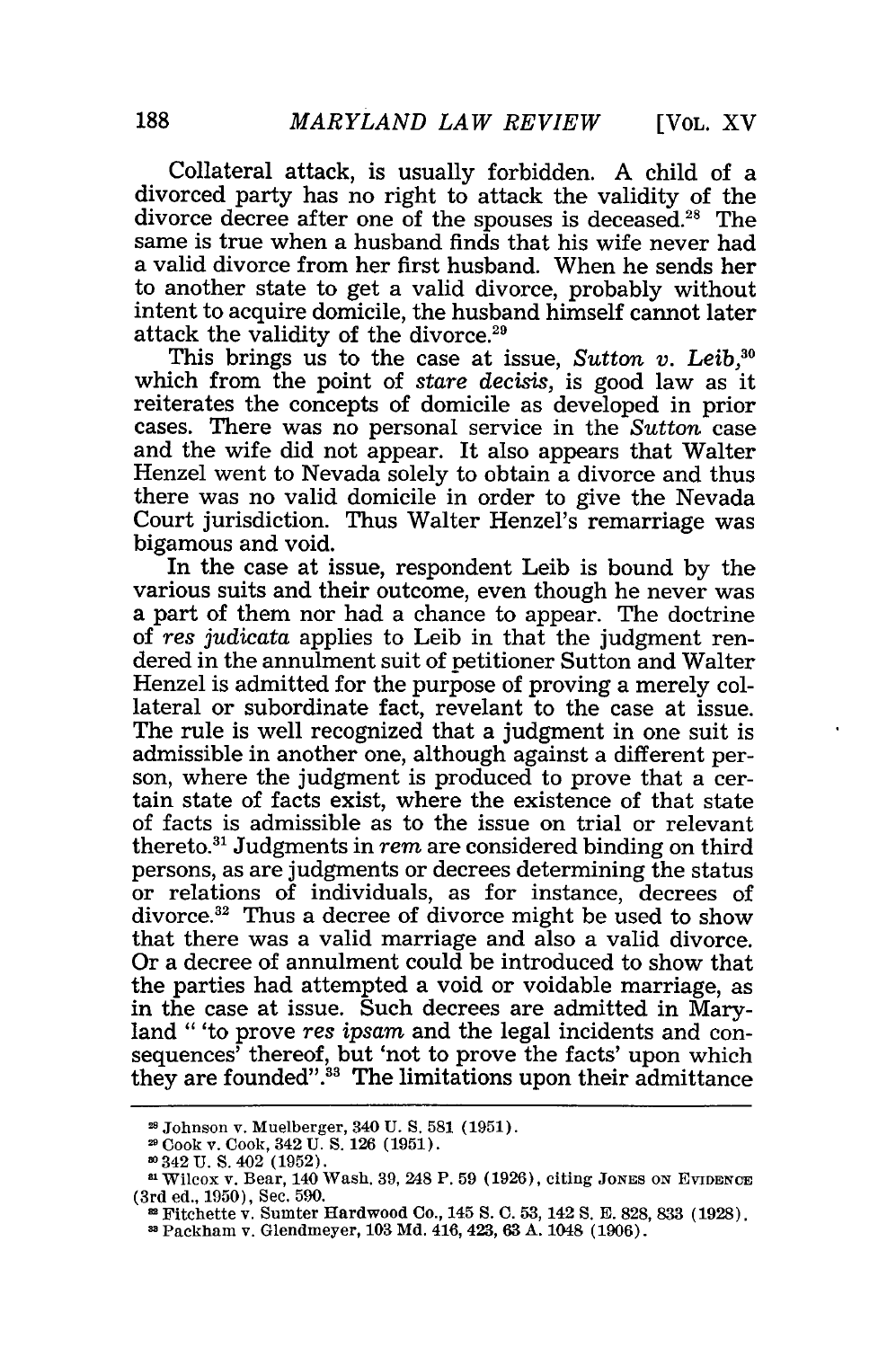are very heavy, and quite often are left to the discretion of the trial judge as to whether their admittance is material. But the authorities are practically unanimous in their holdings to the effect that the decrees are admissible and serve as res *judicata* as against the rest of the world. Here against the respondent Leib, the decree would be admissible only to the extent of judicially establishing the prior existence of the marriage and its dissolution and the status of the parties thereafter under the decree.<sup>34</sup> Thus in the case at issue, the subsequent annulment of the petitioner Sutton's previous void marriage to Walter Henzel serves as *res judicata* and is admissible to show that there was never a valid remarriage by her. Thus respondent Leib is bound by the decision and is forced to pay alimony on the strength of the prior annulment decision even though he was not a material party, but was definitely an interested party.

In remanding the case at issue to the lower Illinois Federal Court, the Supreme Court suggested that the law would be similar to a New York case which allowed the spouse alimony except during that period of her attempted remarriage, since she was being supported by her second spouse and it would be unfair for her to receive support from two men.<sup>35</sup> But the Illinois court, in determining Illinois law, applied another New York case which held that the second marriage was void, not merely voidable, and that there is no duty to support under a void marriage.<sup>36</sup> Thus petitioner Sutton was entitled to alimony, even though she was actually being supported by another man, Walter Henzel. But the Illinois law is to the apparent effect that where there is a remarriage that is prohibited within a one year period, but there is a marriage in that period, and the marriage later annulled, there was no obligation to pay alimony.<sup>37</sup> This case makes the Illinois decision seem improper.

If the case were to arise in Maryland, the probable result would be as follows. Maryland would not recognize the Nevada divorce obtained by Walter Henzel because of lack of jurisdiction in the Nevada Court.<sup>38</sup> The attempted remarriage would be void and the Court of Appeals has hinted that an annulment decree would not be absolutely

Luick v. Arends, 21 **N. D.** 614, **132 N.** W. 353, 355 (1911), cited 20 **A.** L. R. **2d** 1163, **1174.**

Sleicher v. Sleicher, 251 N. Y. 366, 167 N. E. 501, **503** (1929).

Landsman v. Landsman, **302** N. Y. 45, 96 N. E. 2d 81, 82 (1950).

<sup>&#</sup>x27;Lehman v. Lehman, 225 Ill. App. **513** (Ill., 1922), cited, 155 A. L. R. 609, 620.

**<sup>8</sup>** Walker v. Walker, 125 Md. 649, 94 A. 346 (1915).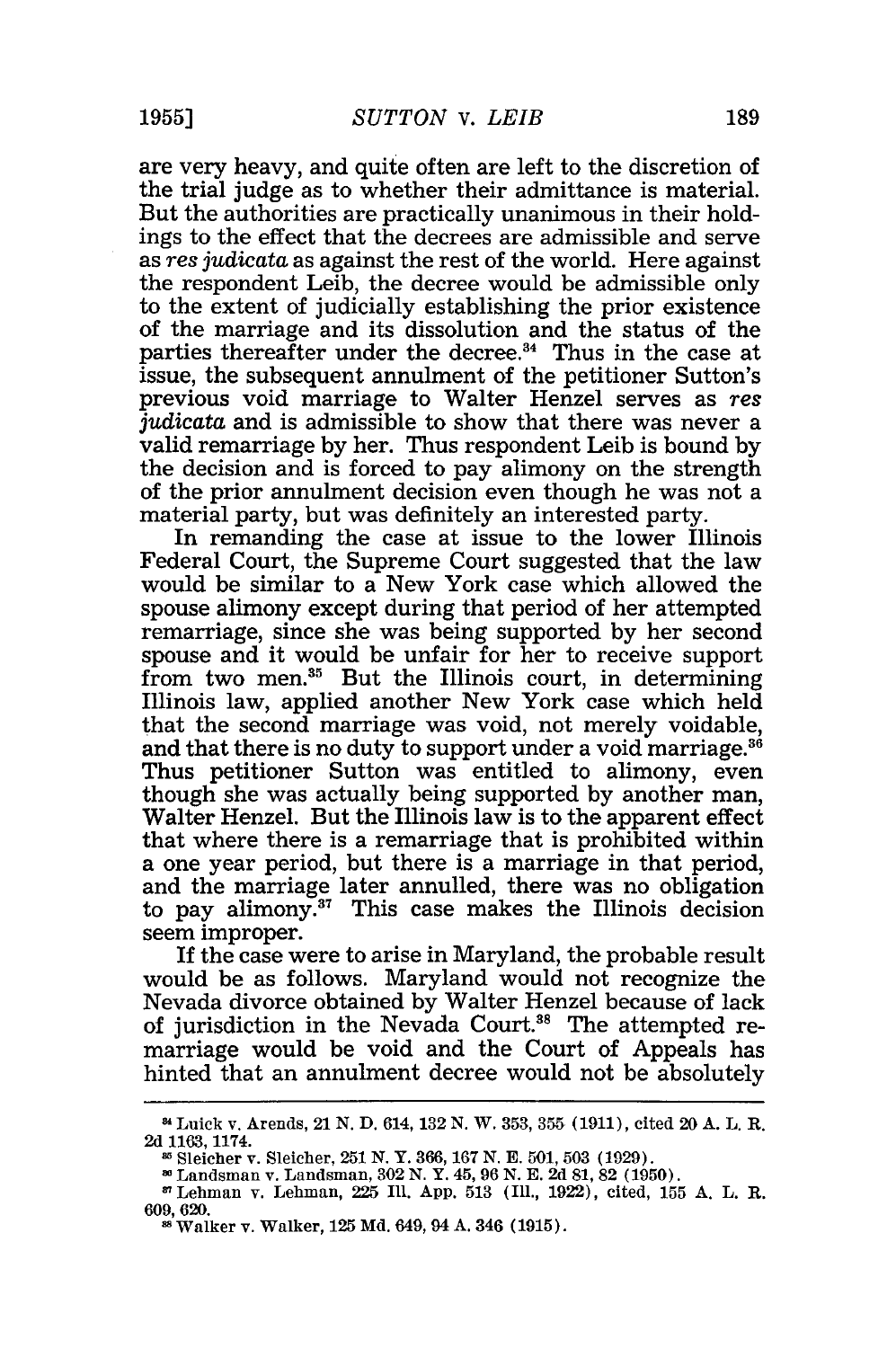[VOL. XV

necessary, only desirable.<sup>39</sup> Alimony ceases automatically when a wife remarries in Maryland,<sup>40</sup> and Maryland has stated that it would be unfair and against the intent of the law that a woman should be entitled to support from two men.<sup>41</sup> While the above cases speak of alimony under a valid remarriage, this writer feels that it would apply to a void remarriage also. The doctrine of support from two men would be equally applicable in both cases during the intervening period of the attempted remarriage, particularly since the action would be in the equity courts, and the court might easily find that it would be inequitable to grant the wife support by two persons at the same time.

Maryland has always given great weight to English decisions and in *Holt v. Holt*,<sup>12</sup> an English judge held that the husband ought not to be called upon to pay alimony for that time during which the wife had other means of support, and said that it was immaterial as far as this question was concerned, whether she was living in adultery. The ground upon which the court proceeded was that she was living in such a manner that she had means of support independent of her husband. While this case was changed by law in 1857, no such law has been passed in Maryland. Thus from a consideration of the facts and cases, the Maryland law ought to be different.

The entire problem of domicile as a requirement of divorce has served to complicate the problem immensely. It seems to revolve around a discussion as to whether some states should be allowed to grant divorces with relative ease, while some states are most strict. The matter of "state's rights" might well be given precedence to the problems of the attorney in attempting to counsel his client. Many states have enacted statutes prohibiting one from going into another state to obtain a divorce.43

Several noteworthy persons, among them Senator McCarran of Nevada, as well as some prominent legal authorities, have been pressing for Federal legislation in the field of divorce. This procedure is common in Canada and Australia<sup>44</sup> and has rid those countries of the problems which we encounter continuously.

*11 Supra,* n. 24.

Townsend v. Morgan, 192 Md. 168, 173, **63** A. 2d 713 (1949). <sup>40</sup>Spear v. Spear, 158 Md. 672, 674-5, 149 A. 468 (1930).

<sup>41</sup> Emerson v. Emerson, 120 Md. 584, 595, 87 A. 1033 (1913), cited 30 A. L. R. 79, 82.

**<sup>42</sup>**(L. R.), 1 Prob. & Div. 610 (1868).

SAnn. Laws Mass. (1955), **Ch.** 208, Sec. 39; *CI.* also Uniform Divorce Recognition Act, 19 U. L. A. (1951), 367, in effect in several states, but not in Maryland.